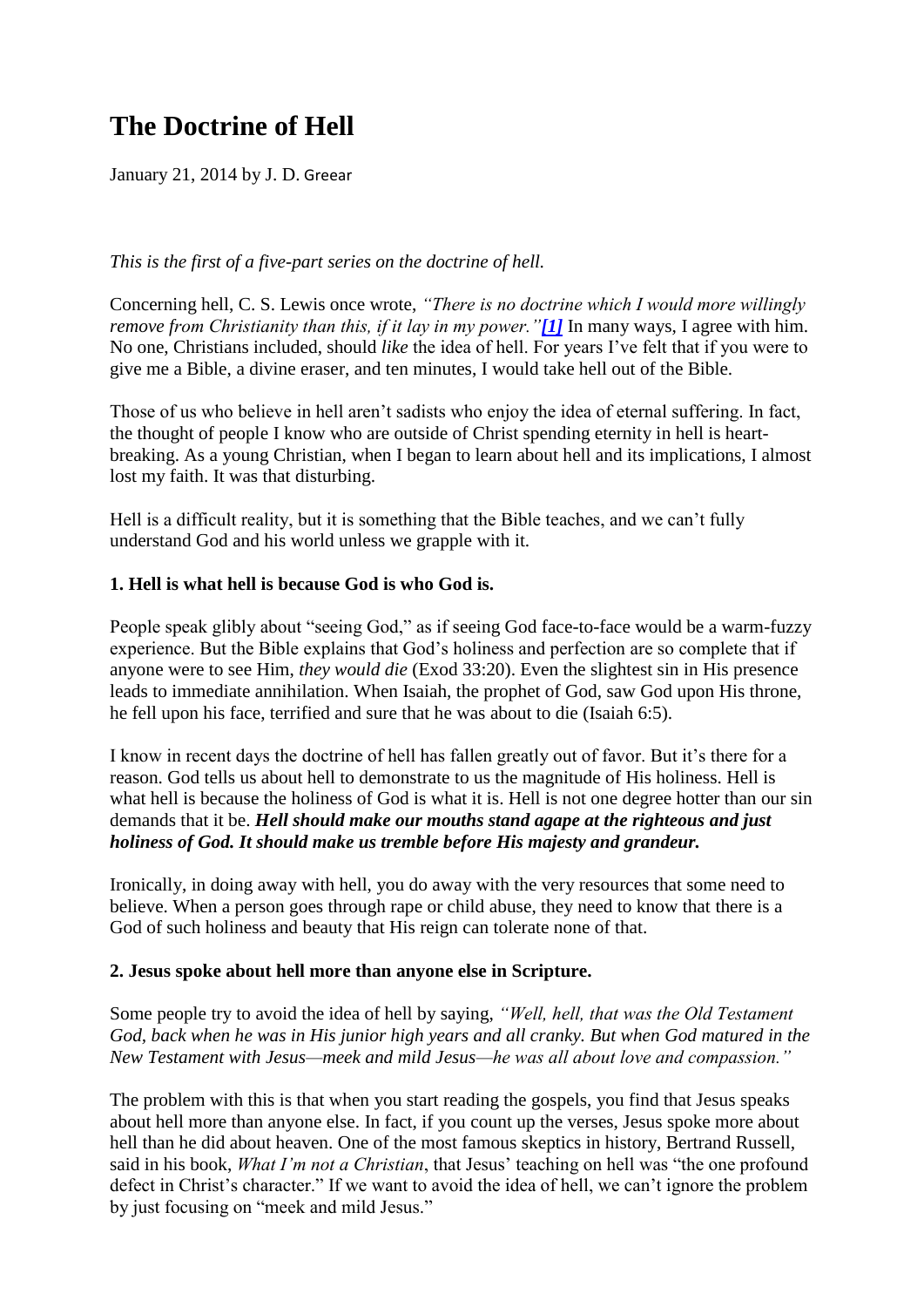### **3. The reality of hell shows us the extent of God's love in saving us.**

Why did Jesus speak about hell more than anyone else in the Bible? Because he wanted us to see what he was going to endure on the cross on our behalf. On the cross, Jesus' punishment was scarcely describable: this bloodied, disfigured remnant of a man was given a recycled, used cross, likely covered in the blood, feces, and urine of the other men who had used it previously. Hanging there in immense pain, he slowly suffocated to death.

The worst part was the separation from the Father that Jesus felt, a separation that was hell itself. "My God, My God," he cried out, "Why have you forsaken me" (Matt 27:46)? *In all of this, Jesus was taking the hell of our sin into His body.*

People often feel that hell is some great blemish on God's love. The Bible presents it as the opposite. Hell magnifies for us the love of God by showing us how far God went, and how much he went through, to save us.

### **4. People are eternal.**

C. S. Lewis once noted that hell is a necessary conclusion from the Christian belief that human beings were created to live forever. As he put it,

*"Christianity asserts that every individual human being is going to live for ever, and this must be either true or false. Now there are a good many things which would not be worth bothering about if I were going to live only seventy years, but which I had better bother about very seriously if I am going to live for ever. Perhaps my bad temper or my jealousy are gradually getting worse—so gradually that the increase in seventy years will not be very noticeable. But it might be absolute hell in a million years: in fact, if Christianity is true, Hell is the precisely correct technical term for what it would be."[\[2\]](http://betweenthetimes.com/?p=7181#_ftn2)*

### Elsewhere Lewis said:

*"Hell . . . begins with a grumbling mood, and yourself still distinct from it: perhaps criticizing it. . . . Ye can repent and come out of it again. But there may come a day when you can do that no longer. Then there will be no you left to criticize the mood, nor even to enjoy it, but just the grumble itself going on forever like a machine."[\[3\]](http://betweenthetimes.com/?p=7181#_ftn3)*

### **5. In one sense, God doesn't send anyone to hell; we send ourselves.**

Hell is the culmination of telling God to "get out." You keep telling God to leave you alone, and finally God says "OK." That's why the Bible describes it as darkness: God is light; His absence is darkness. Now, right now on earth we experience light, things like love, friendship, and the beauty of creation. These are all *remnants* of the light of God's presence. But when you tell God you don't want Him as the Lord and Center of your lives, eventually you get your wish, and with God go all of His gifts.

We have two options: live with God, or live without God. If you say, "I don't want God's authority. I would rather live for myself," that's what hell is. C. S. Lewis put it this way:

*"In the long run the answer to all those who object to the doctrine of hell is itself a question: 'What are you asking God to do?' . . . To leave them alone? Alas, I am afraid that is what He*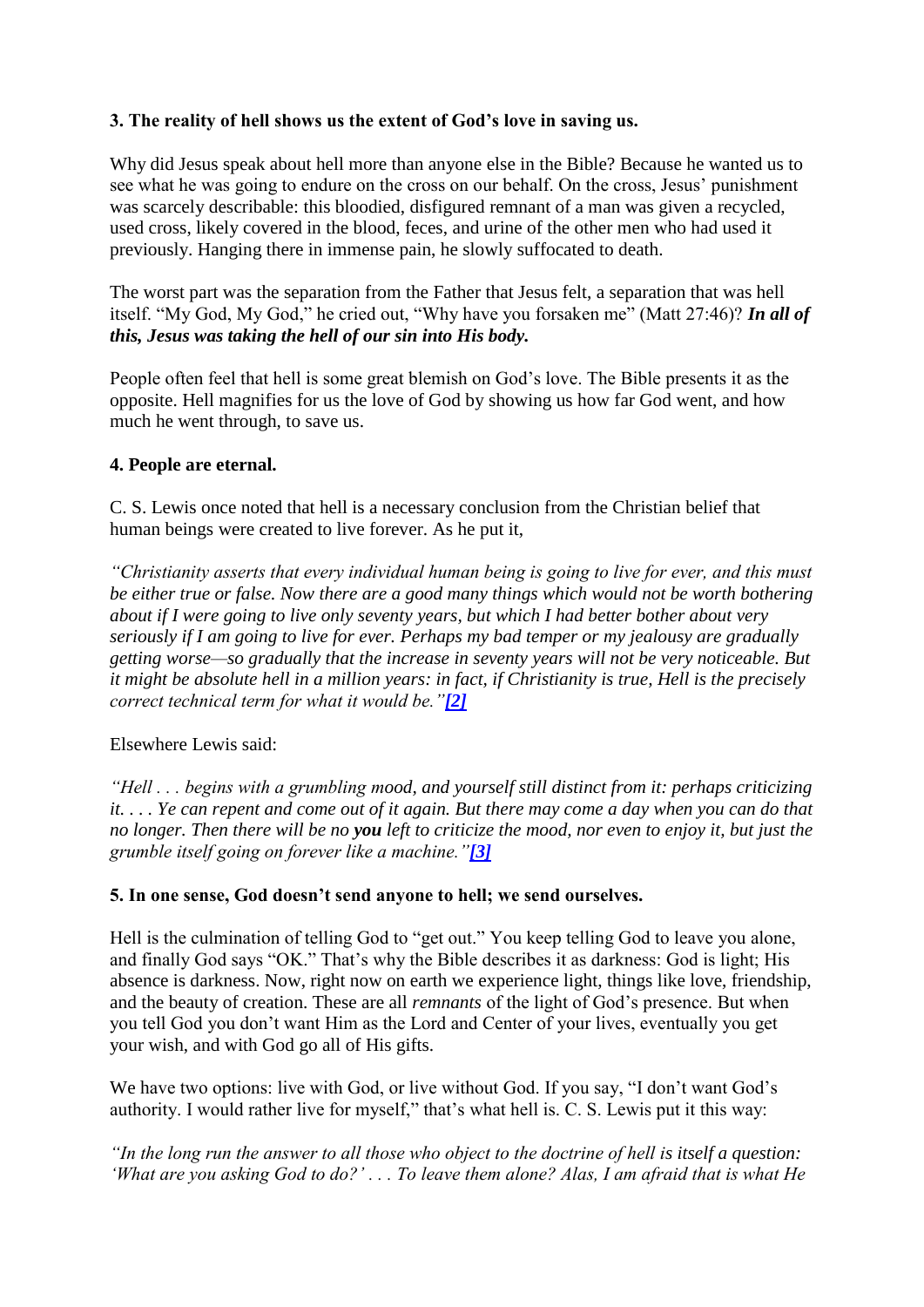*does. . . . In the end, there are only two kinds of people– those who say to God "thy will be done" and those to whom God says in the end 'thy will be done.'"*[\[4\]](http://betweenthetimes.com/?p=7181#_ftn4)

#### **6. In another sense, God does send people to hell; and all his ways are true and righteous altogether.**

We may be tempted to rage at God and to correct him. But how can we find fault with God? As Paul says in Romans, who are we—as mere lumps of clay—to answer back to the divine Potter?

We need to realize that we are *not* more merciful than God. Isaiah reminds us that all who are currently "incensed against God" will come before him in the last day and be *ashamed*, not vindicated (Isaiah 45:24), because they will then realize just how perfect God's ways are. Every time God is compared with a human counterpart in Scripture, God is the more merciful of the pair. Every single time.

*When we look back on our lives from eternity, what will amaze us is not the severity of his justice, but the magnanimity of his mercy.*

### **7. It's not enough for God to take us out of hell; he must take hell out of us.**

Some people see a problem in using hell as a way of coercing people to submit to Christianity. It's as if God is saying, *"Serve me or else!"* And that seems manipulative. It may surprise you, but *God agrees.*

If people are converted to God simply because they are scared, or because God has done some great, miraculous sign (cf. Luke 16:31), they might submit, but it wouldn't change their heart attitude toward God. If you accept Jesus just to "get out of hell," then you'd hate being in heaven, because heaven is only enjoyable for those who love and trust God. If you don't love the Father, then living in the Father's house feels like slavery. It would be like forcing you to be married to someone you didn't want to marry. *The only way you'll enjoy heaven is when you learn to love and trust God again.*

Only an experience of the love of God can rearrange the fundamental structure of your heart to create a love and trust of God. It's not enough for God to take us out of hell; he must take hell out of us.

## **The Doctrine of Hell: Apologetic Problems**

January 23, 2014 by J. D. Greear

### [inShare](javascript:void(0);)

*This is the second in a five-part series on the doctrine of hell. Click here for [part one.](http://betweenthetimes.com/?p=7181)* 

For many people, the doctrine of hell presents an apologetic problem for Christians. Skeptics say that believing in hell is *"morally reprehensible"* and that the doctrine of hell makes God a *"barbaric, moral monster, the worst being ever to exist."*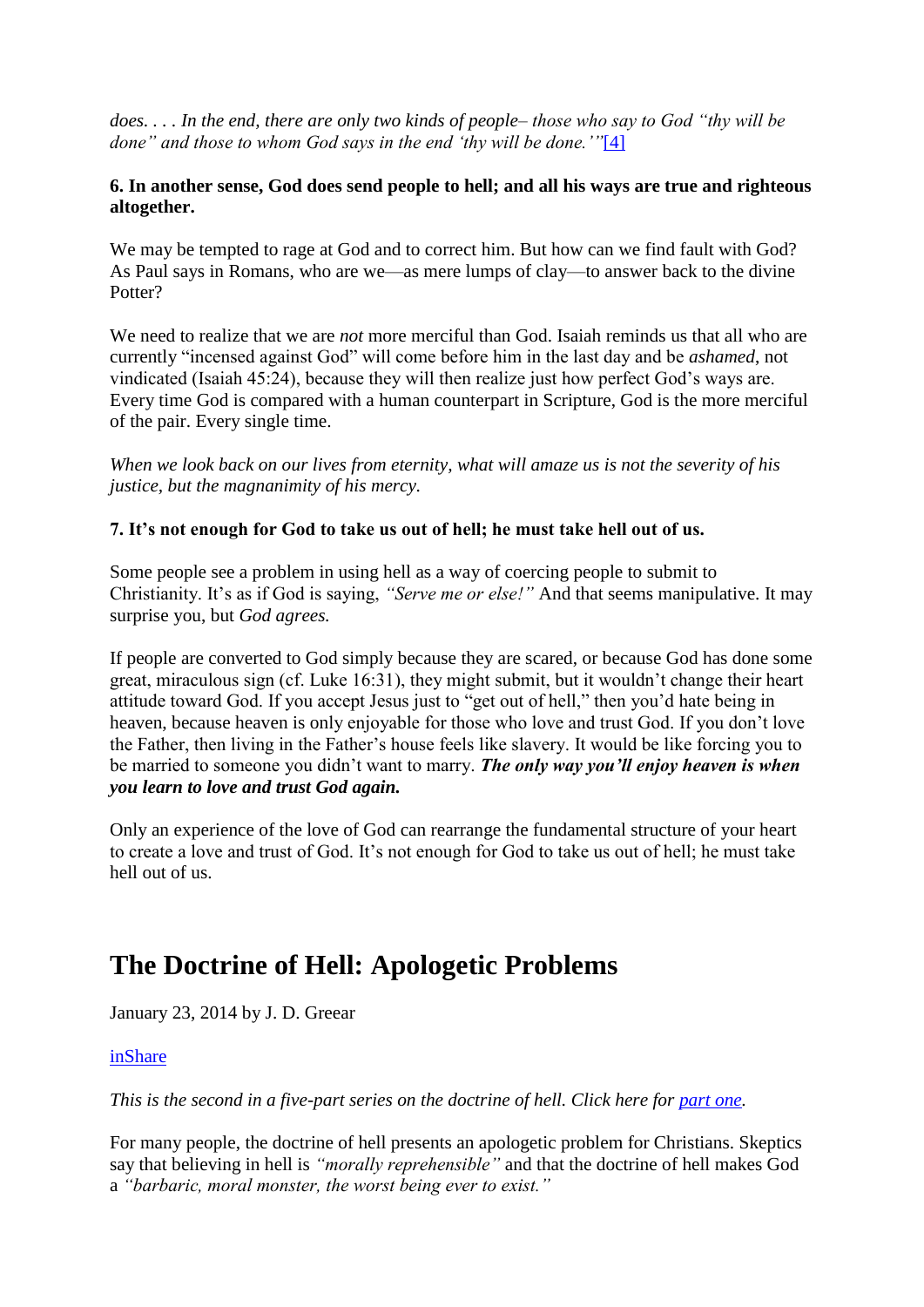The objections are serious—and loudly proclaimed by most of our society. We need to have a ready answer. Below are some of the most common apologetic objections that I've encountered.

### **1. Objection: God is too loving to send someone to hell.**

Eliminating hell actually makes for a very narrow view of the love of God. Imagine that a child molester came to our church and I said to him, *"Bro, we love and accept you. Please work in our kids ministry!"* That isn't loving, or if it is, it's loving in a very narrow and unhealthy way.

How we feel about child molesters is, in a small way, how God feels about our sin. Good works in an overall posture of rebellion are disgusting to him, just like it would be for us to watch a child molester tip a bellhop on his way to molest *our children.* We simply do not understand "the sinfulness of sin," as the Puritans used to say. For sinful humans to enter into God's presence would be like a tissue paper touching the surface of the sun.

If God let us into heaven as we are, we'd turn heaven into the mess the world is in. All the injustice in the world is a result of our sin. We love the wrong. We reject God's authority, which amounts to cosmic treason. We are idolaters who put ourselves in the center, not God.

Sin is like a cancer, eating out the insides of the human race. No patient wants a doctor who is *tolerant* of their cancer; we want a doctor who *hates* it. Neither can God lovingly accept us in our sinful condition. He loves us too much to allow things that will destroy us to thrive. But he also loves his glory too much to allow us to trample on it. *In our celebration of God's love, we must never forget the thunderbolt of his glory.*

### **2. Objection: Hell is too extreme of a punishment for the crime.**

I've heard people object a lot, "The idea of hell is unjust. A finite sin, followed by infinite punishment? That's simply not fair." What we often fail to comprehend is that our sin was against an infinite God, and justice required an infinite punishment. Hell is a very clear statement to us about the greatness and majesty of God. A lot of theologians think they're doing God a favor by lessening hell, but what they're doing is diminishing the greatness of God.

We think hell is severe because we don't think trampling on the glory of God is that big of a deal. We think the big deal in the universe is *us.* I know this is horribly offensive to us as humans who think the universe is all about us. It isn't. This whole Creation is a theatre to the only true, good, all-powerful One, God. He is the big deal in the universe and everything works to his glory. Hell itself is a permanent monument to the greatness of his name.

#### **3. Objection: I'm basically a decent person.**

One of the reasons I think we often react so strongly against the idea that God allows some people to go to hell is that we don't really believe we ourselves are worthy of hell. The more we are persuaded of our own righteousness, the more the question of God's justice troubles us.

I have found, however, that the more I sense the noose of God's judgment rightly around my own neck, the more that I am amazed at the greatness of God's mercy rather than the severity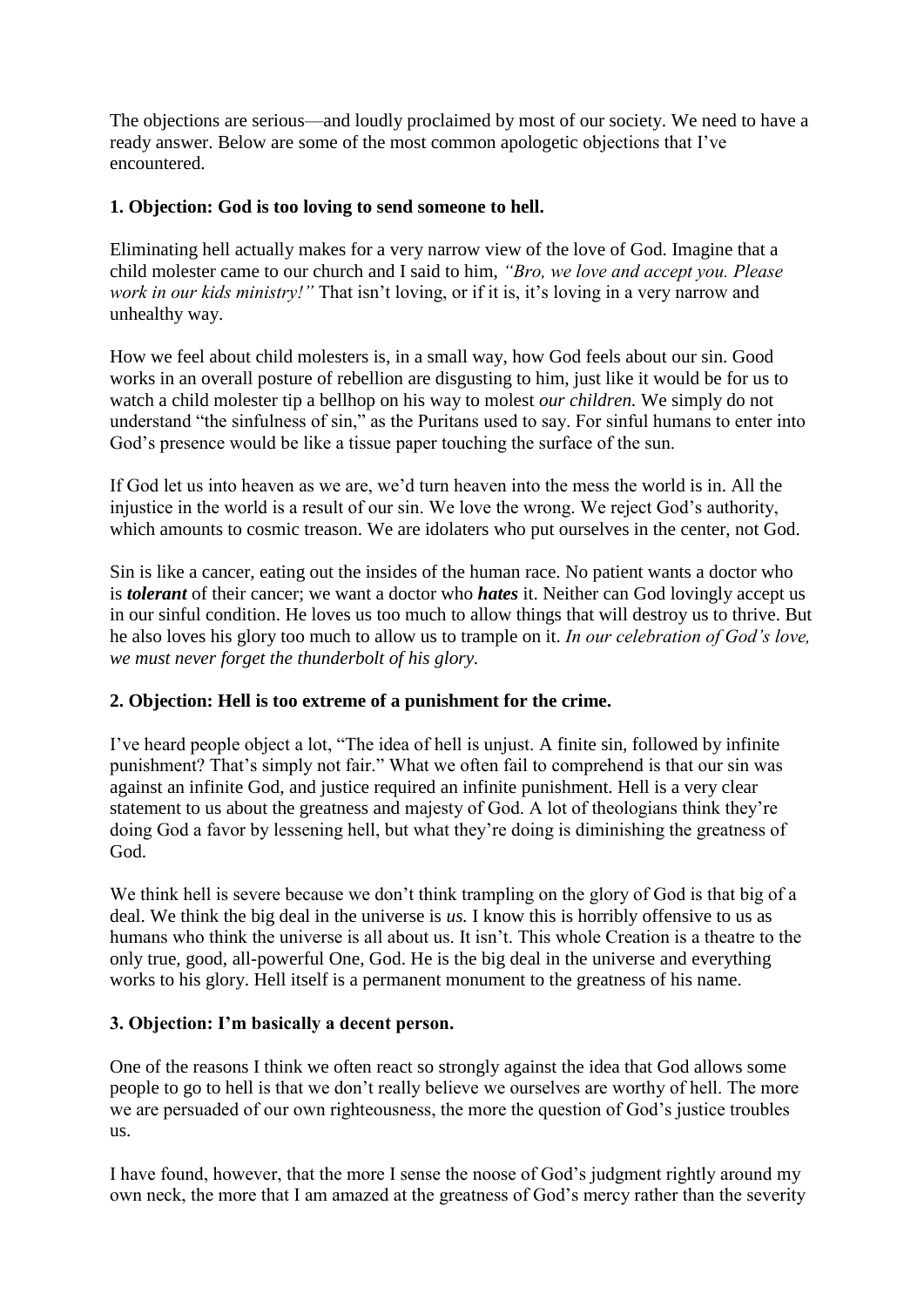of his justice. *The cross is God's verdict on the sinfulness of humanity.* Only when I first see myself as absolutely worthy of hell, then I am ready to understand the magnanimity of God's grace.

Only when we see ourselves as worthy of hell can we see how glorious the cross is, which was the clearest picture of God's majestic greatness and love reaching down to the depths of our depraved wickedness. You can't really appreciate the cross until you accept hell. *Most Christians don't weep at the cross because they don't really feel God's verdict of condemnation on their souls.*

### **4. In the end, God's wisdom is far above our own.**

If God is real, he is infinite in both power and wisdom. Think about how great God's power is above ours. He spoke the worlds into existence, and he created the nebulae and the planets and the stars and the complexities of the atom—all of this with just a word! In one strand of DNA there is encoded enough information to fill up 500 sets of the Encyclopedia Britannica. You and I have problems getting our DVD player to work right with our cable box!

Now, if God's wisdom is also infinite, that means his wisdom is as high above yours as his power is above yours. Does it not make sense that a lot of stuff about him may not make sense to you?

One of the reasons people in our culture have trouble believing in God is because we talk about him with so little a sense of wonder and awe at his majesty. Charles Misner, one of Einstein's students, once wrote about Einstein's lack of interest in religion:

*"The design of the universe is very magnificent and should not be taken for granted. In fact, I believe that is why Einstein had so little use for organized religions, although he struck me as basically a very religious man. Einstein must have looked at what the preacher said about God and felt that they were blaspheming! He had seen more majesty than he had ever imagined in the creation of the universe and felt the God they were talking about couldn't have been the real thing. My guess is that he simply felt that the churches he had run across did not have proper respect for the Author of the Universe."*

The point here is not that the answers to the hard questions do not exist, or that we should not seek them. They do and we should. But a lot of our apologetic questions might disappear if we ever reckoned with how large God is. *There comes a point where the mouth must stop and the knee must bow.*

# **The Doctrine of Hell: Religious Exclusivity**

### January 28, 2014 by J. D. Greear

### *This is the third in a five-part series on the doctrine of hell.*

Closely related to the doctrine of hell is the idea of religious exclusivity: as Christians, we believe that the only way to be saved is through conscious faith in Jesus. This is, of course, a terribly unpopular position, and one I hear objections to almost daily. Here are my attempts to answer some of those objections.

### **1. "Religion is a matter of personal preference."**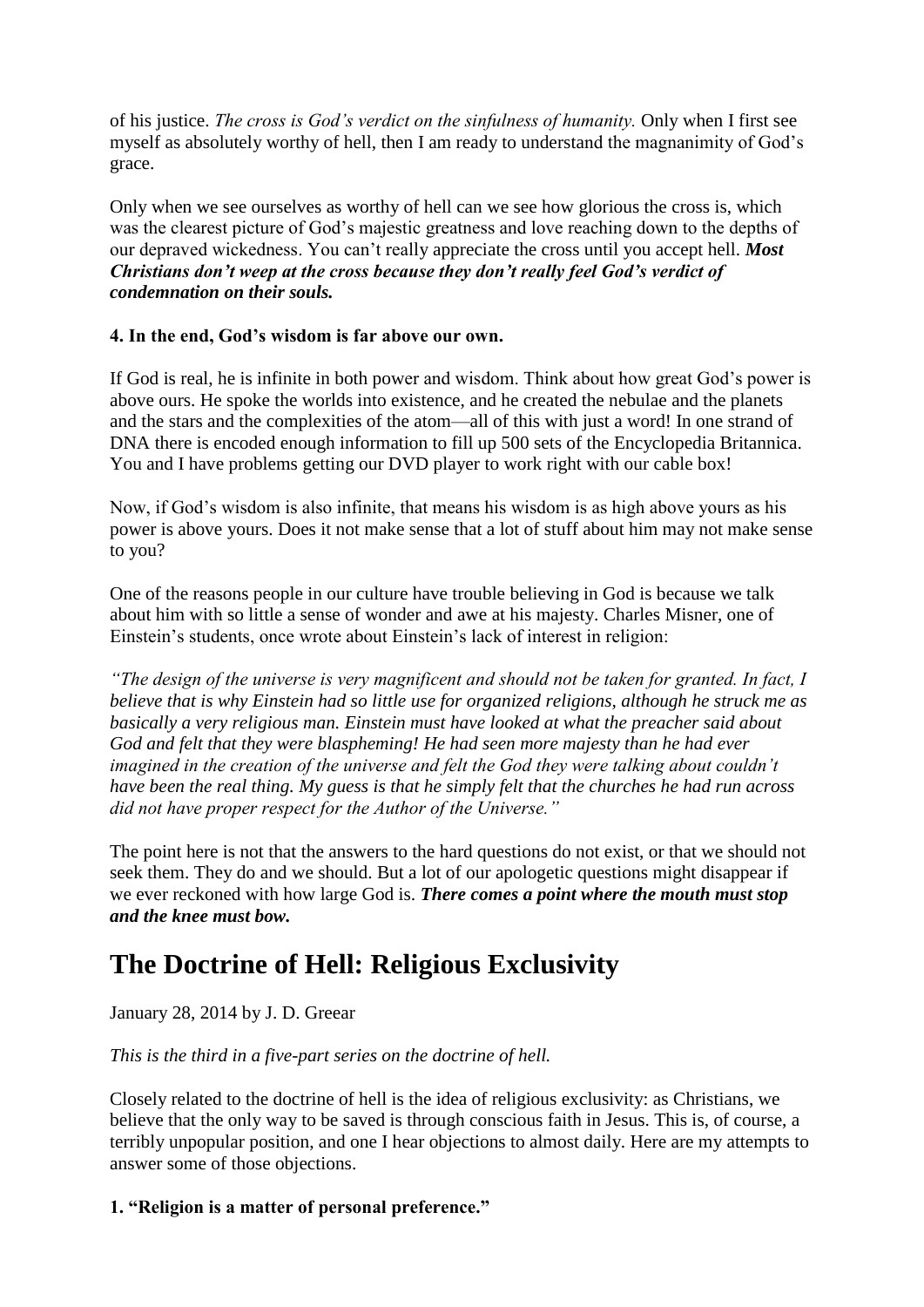Immanuel Kant, the father of modern philosophy, said that religions are *subjectively* helpful but not *objectively* true. Many people today see things this way. Our religious decisions are just preferences, and can't be judged 'right' or 'wrong.' It's like, Pepsi or Coke? Waffle House or IHOP?

The problem with this is that Christianity is based on the historical claim that Jesus rose from the dead. Whether or not that actually happened makes all the difference in the world. If Jesus rose from the dead, religion is no longer about personal preference, about which beliefs make you feel warm and fuzzy at night. Either a *real* power brought Jesus out of the grave or it did not.

*If Jesus rose from the dead, then he lays out the runway for salvation.* So the question is, "Do you believe that Jesus rose from the dead?" If so, are you willing to let Him make the rules about salvation?

### **2. "This doesn't sound very tolerant."**

There was a time when "tolerance" was a useful term. It meant that I was free to believe firmly in something, you were free to believe in something contrary, and we could voice our differences without threat of violence. It was understood that you could only be tolerant of someone when you admitted from the outset that you disagreed.

The situation has changed now. Today tolerance is used to prevent anyone from making absolute claims of any kind. Instead of merely acknowledging the existence of differing viewpoints, contemporary tolerance attempts to say that every viewpoint is inherently valuable and that none is better than the other. The irony in this, [as many have pointed out,](http://thegospelcoalition.org/blogs/tgc/2012/02/26/contemporary-tolerance-is-intrinsically-intolerant/) is that this view of tolerance is inherently intolerant, much more restricting than if we simply stated our beliefs plainly and acknowledged the differences between them.

In light of this, I prefer the term *liberty* to *tolerance.* By liberty, I mean that I believe in people's right to disagree with me—the more traditional use of the word "tolerance." I would give my life to preserve that right, and I never want to see people coerced into "believing" what I believe. But we want liberty *for all*, and that includes the liberty to communicate the message we believe is given by God.

You've probably heard the analogy comparing religions to an elephant. Several blind men come upon an elephant, and they try to describe what they encounter. The one touching the trunk says, "It is like a snake." The one touching the ears says, "It is like a large fan." The one touching the leg says, "It is like a tree." The point is that religion is like this, too: none of us sees the whole picture, so when we hear a differing opinion, we shouldn't be so arrogant as to say that it is wrong. Everyone just sees part of the picture.

There's a huge problem with this analogy, though: *who sees the whole elephant?* The person telling the story! That's how he knows we're all wrong. In fact, he's doing the very thing he won't let us do! He's standing above us with a complete view of truth while telling us we aren't allowed to make claims about truth.

Christians acknowledge that they couldn't figure out the truth for themselves. In a sense, we *are* all like the blind men trying to understand the elephant. But Christians claim that the one who sees the whole picture came down and revealed it to us. It's as if the elephant spoke!